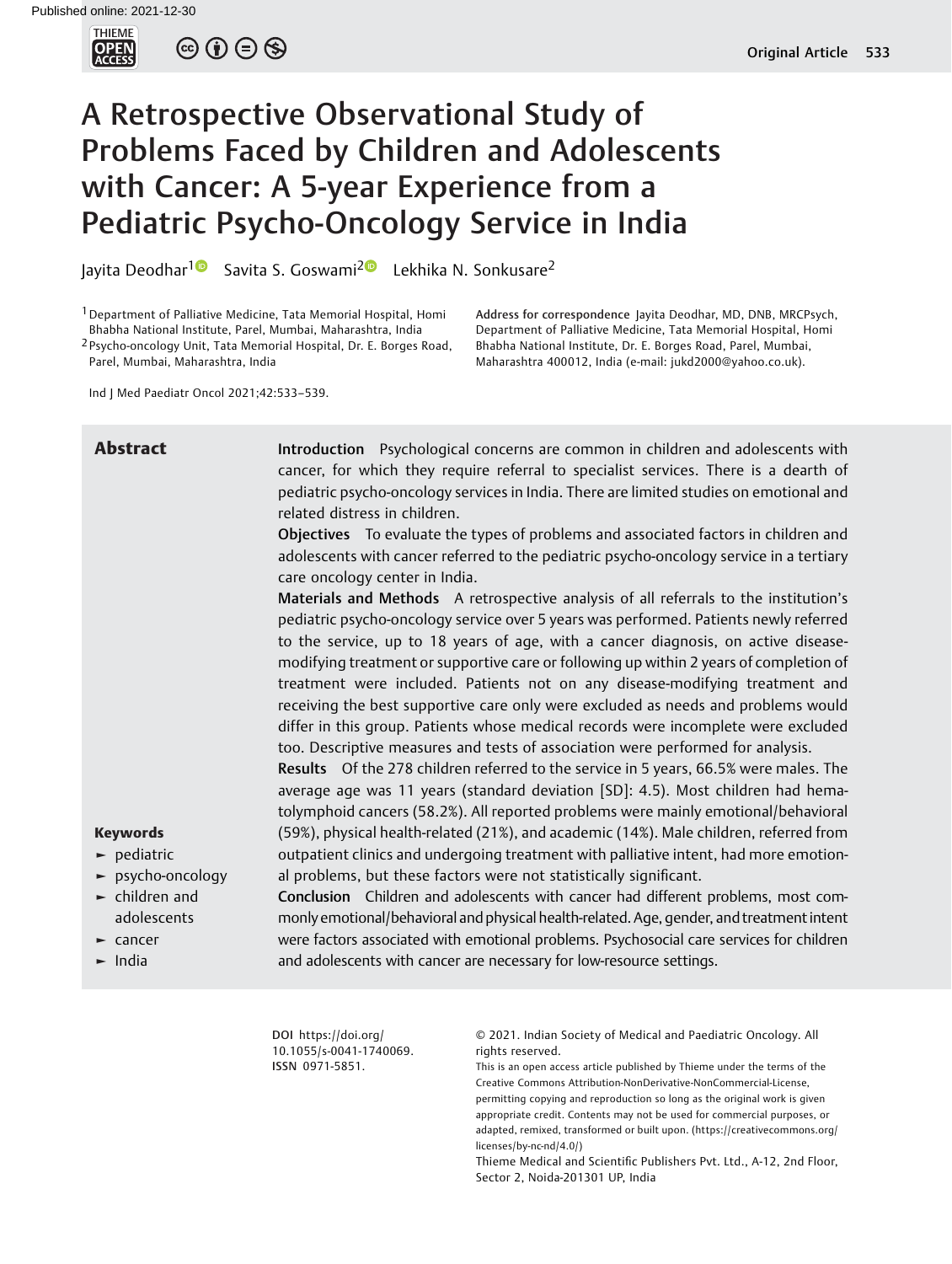### Introduction

The incidence of childhood cancer in most populations in the world ranges from 75 to 150 per million children per year.<sup>1</sup> In India, 1.6 to 4.8% of all cancers are seen in children below 15 years of age, most commonly acute lymphoblastic leukemia. The most common solid tumors are brain tumors, mainly gliomas and medulloblastomas.<sup>2</sup>

Cancer is a traumatic experience for a child who faces numerous stressors and has to adapt to physical and psychosocial challenges, disrupting typical family, social, and school life. $3-7$  They experience illness-related uncertainties, academic, social, self-esteem, and depressive issues.<sup>8,9</sup> Authors have described mood and sleep disturbances, behavioral, multiple somatic and post-traumatic stress symptoms, and peer interaction difficulties in these patients.<sup>10-12</sup>

Studies have specifically addressed psychosocial issues in adolescent patients. Neville's exploratory, descriptive study found that among the various disease groups, adolescents with leukemia experienced the most significant psychological distress.<sup>13</sup> Abrams et al have emphasized the impact of cancer on adolescents' physical and emotional health.<sup>14</sup> Zebrack et al have noted clinically significant chronic distress in 12% of adolescents and young adults with cancer through the first year following diagnosis.<sup>15</sup>

Most of the studies mentioned above were done in western nations. A few studies done in South East Asia have documented anxiety and depressive symptoms and somatic, social and behavioral problems.<sup>16-18</sup>

In India, very few studies have looked at psychosocial problems in children with cancer. Banerjee et al described excellent psychosocial functioning in patients and survivors in a study on music therapy.<sup>19</sup> In contrast, other authors found that almost 61% of children with acute lymphoblastic leukemia during the first remission experienced emotional distress.<sup>20,21</sup> Thus, the available literature from India is limited to children having a specific cancer diagnosis or survivors. Also, the distress rates reported are variable. In particular, no study, to our knowledge, has specifically addressed problems faced by children and adolescents with cancer, nor were they assessed in a specialist psychooncology service setting.

We conducted a specialist pediatric psycho-oncology service in a tertiary cancer care center in India, provided by a multidisciplinary mental health professional team and based on a consultation-liaison model. For this study, we aimed to identify the types of problems and factors associated with children and adolescents' emotional/behavioral problems with cancer referred to our specialist pediatric psycho-oncology service.

#### Materials and Methods

We conducted a retrospective observational study in the psycho-oncology clinic of a metropolitan tertiary cancer care center. We retrospectively analyzed patient-related data from medical charts, psycho-oncology assessment sheets, and electronic medical records of all new referrals of children and adolescents with cancer to the psychooncology service for five years from January 2011 to December 2015. We included records of patients of age up to 18 years, with a cancer diagnosis and active disease-modifying treatment or supportive care for the management of cancer treatment-related adverse effects or on follow-up after completion of treatment for 2 years or less, using purposive sampling. Patients referred for neurocognitive assessment as part of research trials, on follow-up for more than 2 years since treatment completion, and records with incomplete data were excluded. Patients not on any disease-modifying treatment referred to palliative care services and receiving the best supportive care only were also excluded.

As part of our standard care in psycho-oncology assessment and management of the patients, we take a clinical history and interview the patient for mental status examination. This assessment includes sociodemographic information, disease- and treatment-related data, birth and developmental history, personal history, types of problems reported in any domain (physical, emotional, academic, family/peer relationship, and other), past history of emotional/behavioral problems, family history of mental health issues, and details of the mental status examination. The emotional/behavioral problems were noted in the history and interview and documented in the case records (Supplementary File S1).

The primary outcome was to identify the number and types of problems reported by children and adolescents with cancer referred to our pediatric psycho-oncology service. Our secondary outcome was to examine the factors associated with a) any reported problem in any domain (physical, emotional, academic, family/peer/interpersonal, other) and b) emotional problems specifically.

Data obtained were 1) sociodemographic (age, gender, financial ability, and family structure), 2) outpatient or inpatient status, 3) site-specific cancer diagnosis, 4) treatment status (active disease-directed treatment/supportive care/follow-up), 5) past history of emotional problems, 6) problems expressed in the clinical interview (number and type), and 7) the presence of family conflict (as expressed by patients in the clinical interview and documented in the records). The parents' ability to pay hospital medical charges was noted depending on the family's income and the type of registration (general or private category), as recorded in the patient hospital registration details. The problems were categorized into physical, emotional (worry, anxiety, sadness, irritability, depression, feelings of guilt, less hopeful, or low self-esteem), cognitive/academic (difficulties in achieving expected grades in education), family relationship (issues pertaining to family dynamics or communication as reported by patients or parents or family conflict), or interpersonal or peer relationship, as recorded from the history, clinical interview, and mental status examination in the departmental standard psycho-oncology assessment sheets. If there were multiple problems, we recorded the problem that the patients expressed as the most distressing in the assessment notes (Supplementary File S2).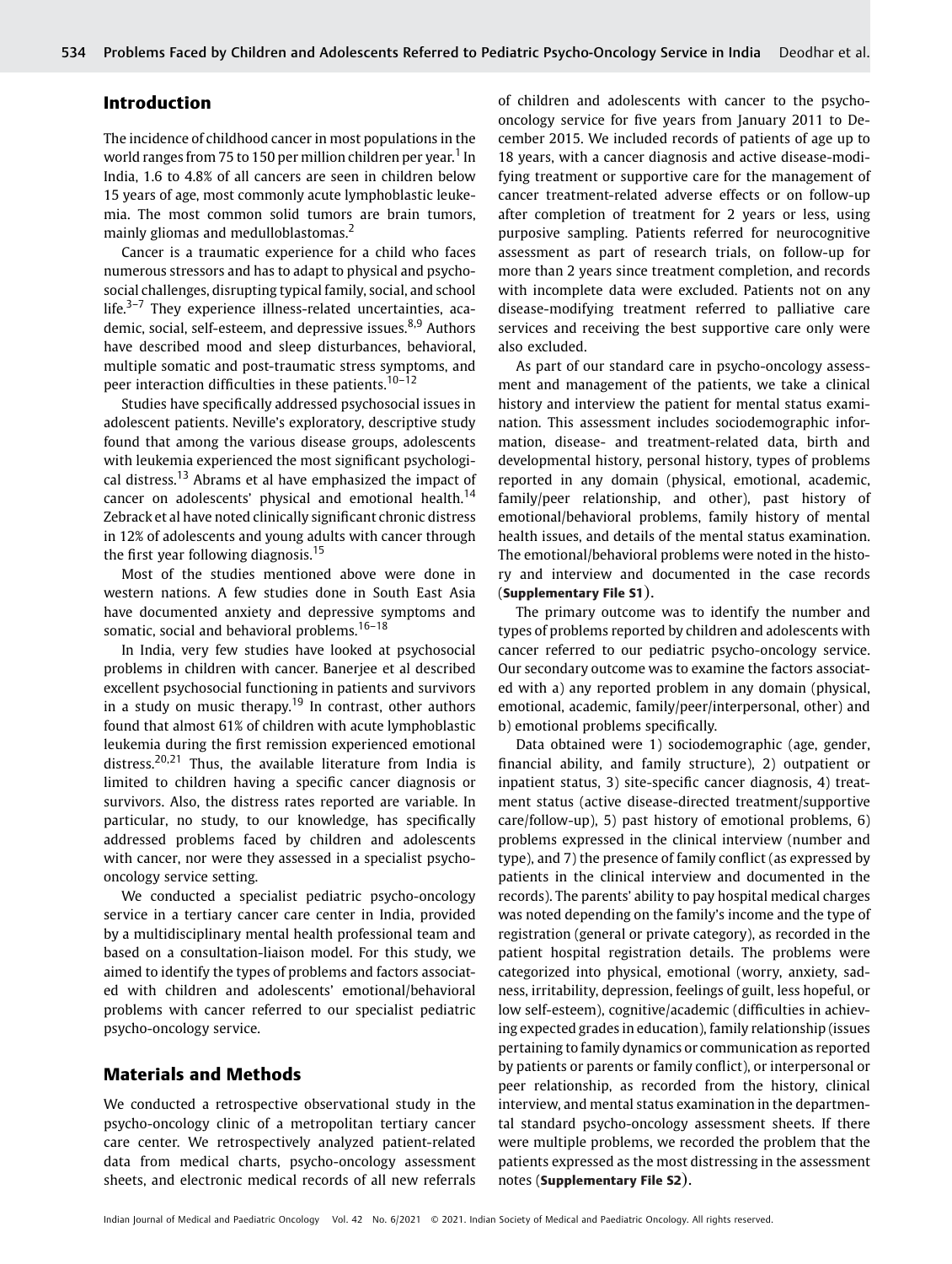Outcome measures were demographic and clinical variables, the presence of problems in children and adolescents, and disease- and treatment-related and other factors associated with problems in general and emotional problems.

#### Statistical Analysis

We used descriptive statistics for demographic, clinical variables, numbers and types of problems. Equivalency of proportions in contingency tables was tested using the chisquared test or Fisher's exact test, as applicable for examining the association of factors with the presence of problems (any type) and emotional problems. Statistical analyses were performed using SPSS 20 (IBM SPSS Statistics for Windows, Version 20.0. Armonk, NY: IBM Corp.). We excluded the missing data from analysis and a p-value of 0.05 or less was considered significant.

# **Ethics**

The procedures followed were in accordance with the ethical standards of the responsible committee on human experimentation and with the Helsinki Declaration of 1964, as revised in 2013. The Institutional Ethics Committee of Tata Memorial Hospital, Mumbai, approved the study (Ref. no. 1674 dated May 11, 2016). A waiver of informed patient consent was obtained due to the retrospective nature of the study.

## Results

#### Patient Characteristics

The total number of patients referred to the specialist pediatric psycho-oncology service in the 5 years and included in the study was 278. Out of 278 patients, 185 (66.5%) of the referrals were males, and 193 (70%) were outpatients. The mean ages were 11.01 years (standard deviation [SD]: 4.54) for the overall sample, 7.45 years (SD: 3.03) for under 12 years, and 15 years (SD: 1.6) for adolescents. In addition, 167 (60%) patients belonged to a nuclear family and 267 (96%) families had no or limited ability to afford medical payments. However, 261 (94%) families did not express any financial constraints. Family conflicts were reported in 9// 278 (3%) of the patients ( $\blacktriangleright$ Table 1).

Leukemias and lymphomas were the most common cancers in the referred children and adolescents, seen in 162/278 (58.2%) patients. The most common solid tumors were of the brain and bone and soft tissue (45, 16.2% and 44, 15.8% patients, respectively). Hematolymphoid cancers were seen more in children than in adolescents (54.3% vs. 45.7%). Among solid tumors, neuroblastomas, retinoblastomas, and Wilms tumor were seen only in children (5, 3, and 1, respectively). Also, 245/278, i.e., 88% of the patients were on treatment with curative intent at the referral time  $($   $\blacktriangleright$  Table 1).

#### Problems Reported

All children and adolescents referred to the psycho-oncology service had expressed problems. For example, 164/278

|  | <b>Table 1</b> Patients' characteristics |
|--|------------------------------------------|
|  |                                          |

| Variable                       |                                   | $\mathsf{n}$ | Percentage |
|--------------------------------|-----------------------------------|--------------|------------|
| Gender                         | Male                              | 185          | 66.5       |
|                                | Female                            | 93           | 33.5       |
| Age                            | $<$ 12 $y$                        | 148          | 53.2       |
|                                | >12 y                             | 130          | 46.8       |
| Outpatient/<br>inpatient       | Outpatient                        | 193          | 69.4       |
|                                | Inpatient                         | 85           | 30.6       |
| Able to pay<br>medical charges | N <sub>o</sub>                    | 106          | 38.1       |
|                                | Partial                           | 161          | 57.9       |
|                                | Yes                               | 11           | 4.0        |
| Family structure               | Nuclear                           | 167          | 60.1       |
|                                | <b>Joint</b>                      | 111          | 39.9       |
| Cancer diagnosis               | Lymphomas<br>162<br>and leukemias |              | 58.2       |
|                                | Bone and<br>soft tissue           | 44           | 15.8       |
|                                | <b>Brain</b>                      | 45           | 16.3       |
|                                | Neuroblastoma                     | 5            | 1.8        |
|                                | Retinoblastoma                    | 3            | 1.1        |
|                                | Germ cell tumors                  | 6            | 2.2        |
|                                | Wilms tumor                       | 1            | 0.3        |
|                                | Others                            | 12           | 4.3        |
| Treatment                      | Curative intent                   | 245          | 88.1       |
|                                | Palliative intent                 | 6            | 2.2        |
|                                | Supportive care                   | 27           | 9.7        |
| Family conflicts               | Present                           | 9            | 3.2        |
|                                | Absent                            | 269          | 96.8       |
| Financial<br>stressors         | Present                           | 17           | 6.1        |
|                                | Absent                            | 261          | 93.9       |

patients (59%) had emotional/behavioral problems. Physical health-related problems were seen in 58 of 278 (21%) and academic issues in 39/278 patients (14%). In addition, 17/278 patients (6.1%) reported family/peer/interpersonal relationship problems and other issues.

The types of problems seen in the two groups of children and adolescents are described in ►Table 2. Emotional problems were seen in 89/148 (60%) of the children compared with 75/130 (57.7%) of adolescents, whereas physical healthrelated problems were seen more in 31/130 adolescents (23.8%) than in children (27/148, 18.2%).

#### Associated Factors

Factors associated with emotional/behavioral problems are outlined in ►Table 3. More outpatients than inpatients faced emotional problems. Males had a higher prevalence of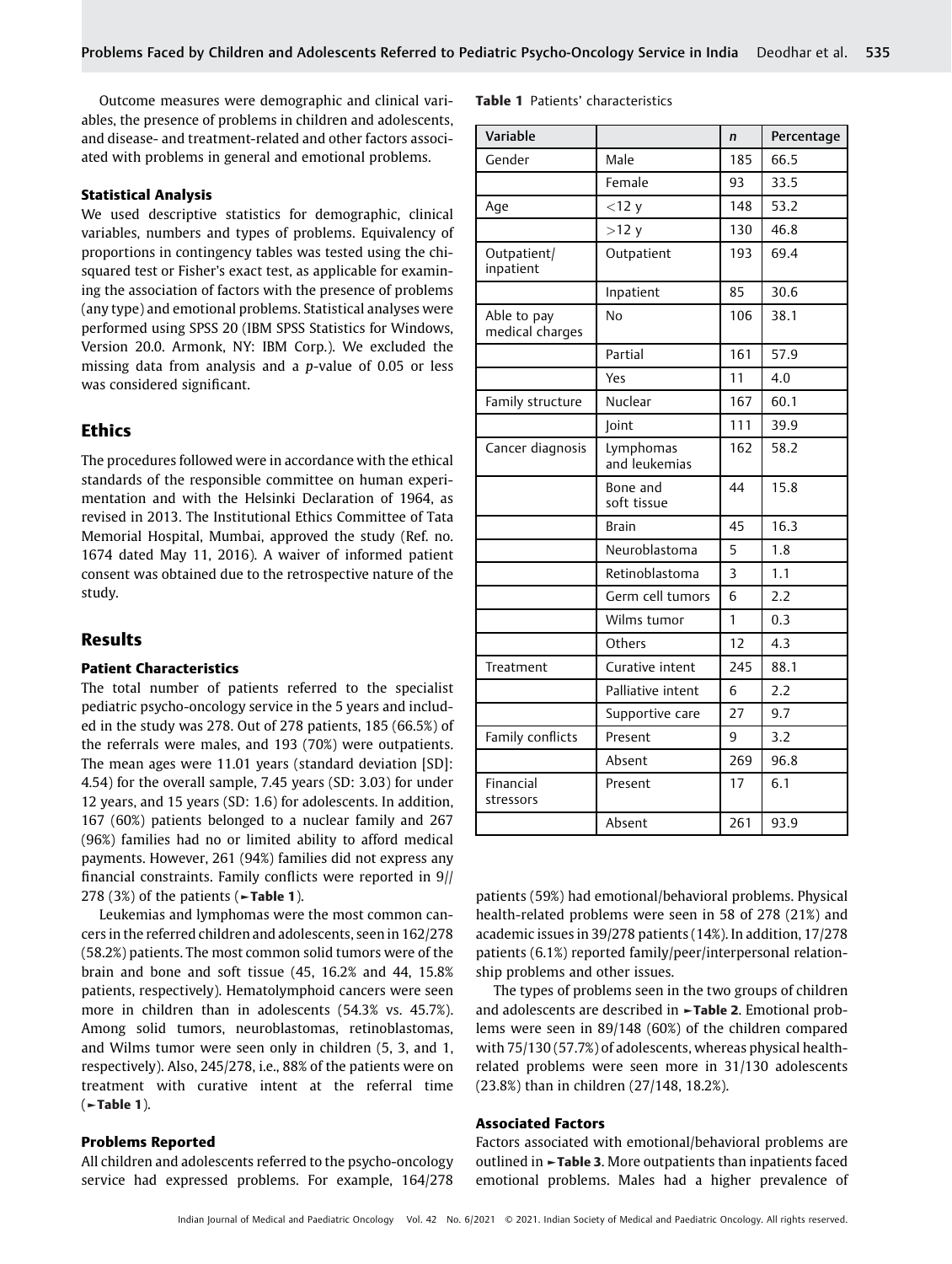| Types of problems         | Children<br>n(%) | Adolescents<br>n(%) | Odds Ratio (95% CI) | p-Value |
|---------------------------|------------------|---------------------|---------------------|---------|
| Emotional                 | 89(60.1)         | 75 (57.7)           | 1.1 (0.68 to 1.78)  | 0.68    |
| Physical                  | 27(18.2)         | 31(23.8)            | 1.14 (0.39 to 1.27) | 0.25    |
| Academic                  | 23(15.5)         | 16(12.3)            | $1.31(0.66 - 2.6)$  | 0.43    |
| Family/peer/interpersonal | 7(4.7)           | 6(4.6)              | $1.02(0.33 - 3.13)$ | 0.96    |
| Other                     | 2(1.4)           | 2(1.5)              | $0.87(0.12 - 6.31)$ | 0.89    |
| Total                     | 148              | 130                 |                     |         |

**Table 2** Types of problems in children versus adolescents ( $N = 278$ )

Table 3 Factors associated with the presence of emotional/behavioral problems

| Sr. No.        | Variables                      | Number of patients | Patients with emotional<br>problems-n (%) | Odds ratio (95% CI) | p-Value |
|----------------|--------------------------------|--------------------|-------------------------------------------|---------------------|---------|
| $\mathbf{1}$   | Admission status               | 193                | 116(60.1)                                 | $1.16(0.69 - 1.94)$ | 0.57    |
|                | Outpatient                     |                    |                                           |                     |         |
|                | Inpatient                      | 85                 | 48 (56.4)                                 |                     |         |
| $\overline{2}$ | Age                            |                    |                                           | 1.1 (0.68 to 1.78)  | 0.68    |
|                | 12 y or less                   | 148                | 89 (60.1)                                 |                     |         |
|                | >12 y                          | 130                | 75 (57.7)                                 |                     |         |
| $\overline{3}$ | Sex                            | 185                | 111(60)                                   | $1.13(0.68 - 1.87)$ | 0.63    |
|                | Male                           |                    |                                           |                     |         |
|                | Female                         | 93                 | 53 (56.9)                                 |                     |         |
| $\overline{4}$ | Able to pay<br>medical charges | 106                | 61(57.5)                                  | $0.90(0.55 - 1.48)$ | 0.89    |
|                | <b>No</b>                      |                    |                                           |                     |         |
|                | Partial                        | 161                | 96 (59.6)                                 |                     |         |
|                | Yes                            | 11                 | 7(63.6)                                   |                     |         |
| 5              | Family status                  | 167                | 99 (59.2)                                 | $1.03(0.63 - 1.67)$ | 0.904   |
|                | Nuclear                        |                    |                                           |                     |         |
|                | Joint                          | 111                | 65 (58.5)                                 |                     |         |
| 6              | Family conflict                | 269                | 159 (59.1)                                |                     | 0.83    |
|                | <b>No</b>                      |                    |                                           |                     |         |
|                | Yes                            | 9                  | 5(55.5)                                   |                     |         |
| $\overline{7}$ | Cancer diagnosis               |                    |                                           | $1.48(0.91 - 2.40)$ | 0.112   |
|                | Hematolymphoid                 | 162                | 102 (62.9)                                |                     |         |
|                | Solid                          | 116                | 62 (53.4)                                 |                     |         |
| 8              | Treatment                      |                    |                                           | $1.33(0.62 - 2.84)$ | 0.694   |
|                | Curative intent                | 145                | 85 (59.2)                                 |                     |         |
|                | Palliative intent              | 6                  | 4(66.6)                                   |                     |         |
|                | Supportive care                | 27                 | 13 (48.1)                                 |                     |         |

emotional problems as compared with females (111/185, 60% vs. 53/93, 56.9%). Emotional/behavioral issues were seen almost equally in patients belonging to nuclear and joint families. The proportion of children and adolescents having emotional problems was slightly higher in families able to

pay hospital charges than those who had none or limited ability (7/11, 63% vs. 157/267, 59%). Although there was a trend for the factors mentioned above to emotional/behavioral problems, none of the factors were statistically significant.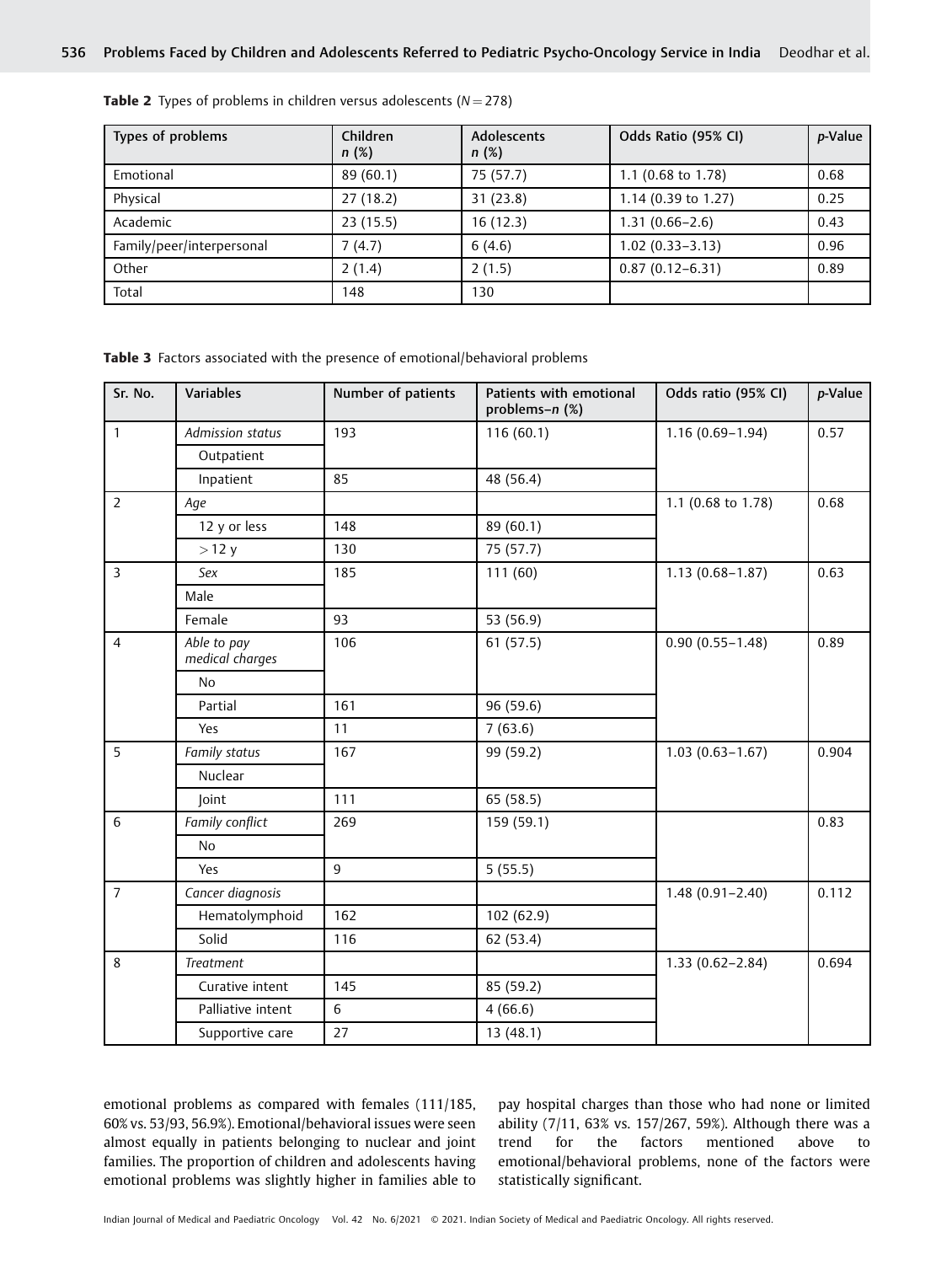### Discussion

We describe our large-series analysis results covering 5 years on problems expressed by children and adolescents with any cancer diagnosis referred to a pediatric psycho-oncology service in India. Previous studies done in India have focused on survivors of childhood cancer and in children with specific cancers such as acute leukemias.<sup>20,21</sup>

All patients referred to our pediatric psycho-oncology service expressed problems. Emotional/behavioral problems were the most common, expressed by 59% of the children and adolescents (60% of children and 58% of adolescents) with cancer. Physical problems were seen in 21% of patients. This figure is in line with previous studies by Hedström et al in which the authors noted that emotional and physical domains were sources of distress by children and adolescents with cancer.<sup>22</sup> Enskar and von Essen observed that children receiving cancer treatment experienced more psychosocial than physical stressors, as compared with those who had completed treatment.<sup>23</sup>

We found that emotional/behavioral and academic issues were more common in children, and physical health-related problems were more frequently expressed by adolescents. Other authors have reached a similar conclusion, and they noted that children and adolescents with cancer process their distress differently according to their age.<sup>17,18</sup> Interestingly, this finding of differences, e.g., children and adolescents' difficulties with cancer, has come from studies done in the South East Asian region.<sup>16,17,24</sup> Because we also found this difference in our study, we speculated whether there might be some cultural explanations. Li et al have performed a wide survey in Asia regarding the care of adolescents and young adults with cancer.<sup>25</sup> This inquiry brought out the suboptimal provision of oncological care for this group of patients. However, differences between children and adolescents related to their concerns were not the scope of this study. Zebrack and Isaacson have raised the possibility that adolescents might have been able to cope better, leading to better self-management, thus resulting in less emotional problems.<sup>26</sup> They are also very conscious of health and hence, maybe more concerned about their physical health-related matters.

Nonetheless, we observed that 58% of adolescents experienced emotional problems, much higher than 12 to 15% found by Zebrack et al.<sup>15</sup> It should be noted that the latter finding was for chronic and delayed distress, and the study included adolescent and young adult groups and not children. This result is different from our study population, i.e., children and adolescents, and we looked at problems of children and adolescents with cancer expressed at referral to our psycho-oncology service.

Only approximately 4.5% of both children and adolescents expressed any problem with interpersonal relationships, and 3% reported family conflicts. Erker et al found, in their study of the effect of childhood cancer on family functioning, that children's relationship with family worsened if their siblings were depressed.<sup>27</sup> Katz et al stated that parent–child conflicts tended to occur during later months of treatment.<sup>28</sup> An explanation for our finding could be that these problems were probably not perceived as significant compared with emotional or physical problems. We did not specifically look at how long these conflicts were present or the dyad in which these occurred (patient–parent/sibling). Also, 245 out of 278 (88%) patients referred to our specialist pediatric psychooncology service were on active disease-directed treatment with curative intent. This figure is consistent with what has been found by other authors who concluded that children and adolescents experienced various problems during the demanding treatment process.<sup>4,23</sup>

Hematolymphoid, brain, and bone cancers were the three most frequent diagnoses in 90% of the referred patients, a finding similar to other studies.<sup>2,29</sup> In studying the factors associated with emotional/behavioral problems, we noted that these were present more in patients with hematolymphoid cancers than in those with solid tumors (63% vs. 53%). Allart-Vorelli et al in their systematic review recorded that psychological quality of life (QoL) is affected in hematological cancers.<sup>30</sup> The intensity and duration of treatment could be contributing to the higher prevalence of emotional problems in the children and adolescents included in our study. Also, our patients travel far from their homes, often from different states of India, to undergo treatment, and they need to stay in temporary accommodation away from their siblings and peers and their familiar environment. This factor may have led to more psychological problems. We also found that a higher proportion of patients undergoing treatment with palliative intent had emotional problems than those undergoing curative or supportive treatment. The disease's burden being higher and probable survival being lower could be explanatory factors for a more significant psychological impact on patients undergoing treatment with palliative intent. We noted a trend for male gender and outpatient status being associated with emotional problems, but these were not statistically significant. A recent retrospective analysis by Sohn et al on variables related to psychological distress experienced by children and adolescents diagnosed with cancer did not find any statistically significant factor.<sup>31</sup> Our finding corroborates with this report. However, Sohn et al<sup>31</sup> mainly focused on maternal depression and not on age, gender, family, disease, treatment, and other parameters that we looked at. Also, the study population was inpatients and within 3 months of the diagnosis, in contrast to the patients referred to our service at any point in their disease trajectory before completion of 2 years of treatment.

It is important to highlight that financial constraints were not a factor associated with the presence of problems. Although 96% of families in our study were unable or partially able to pay medical charges, they did not report financial stressors. It had been seen earlier that many children used to default on treatment due to finances. To address this problem, the institution and department had taken necessary steps to have their social service program, whereby all patients are given financial help for treatment so that they could continue on their treatment course. Hence, all children and adolescent cancer patients are provided pecuniary help from the hospital and pediatric oncology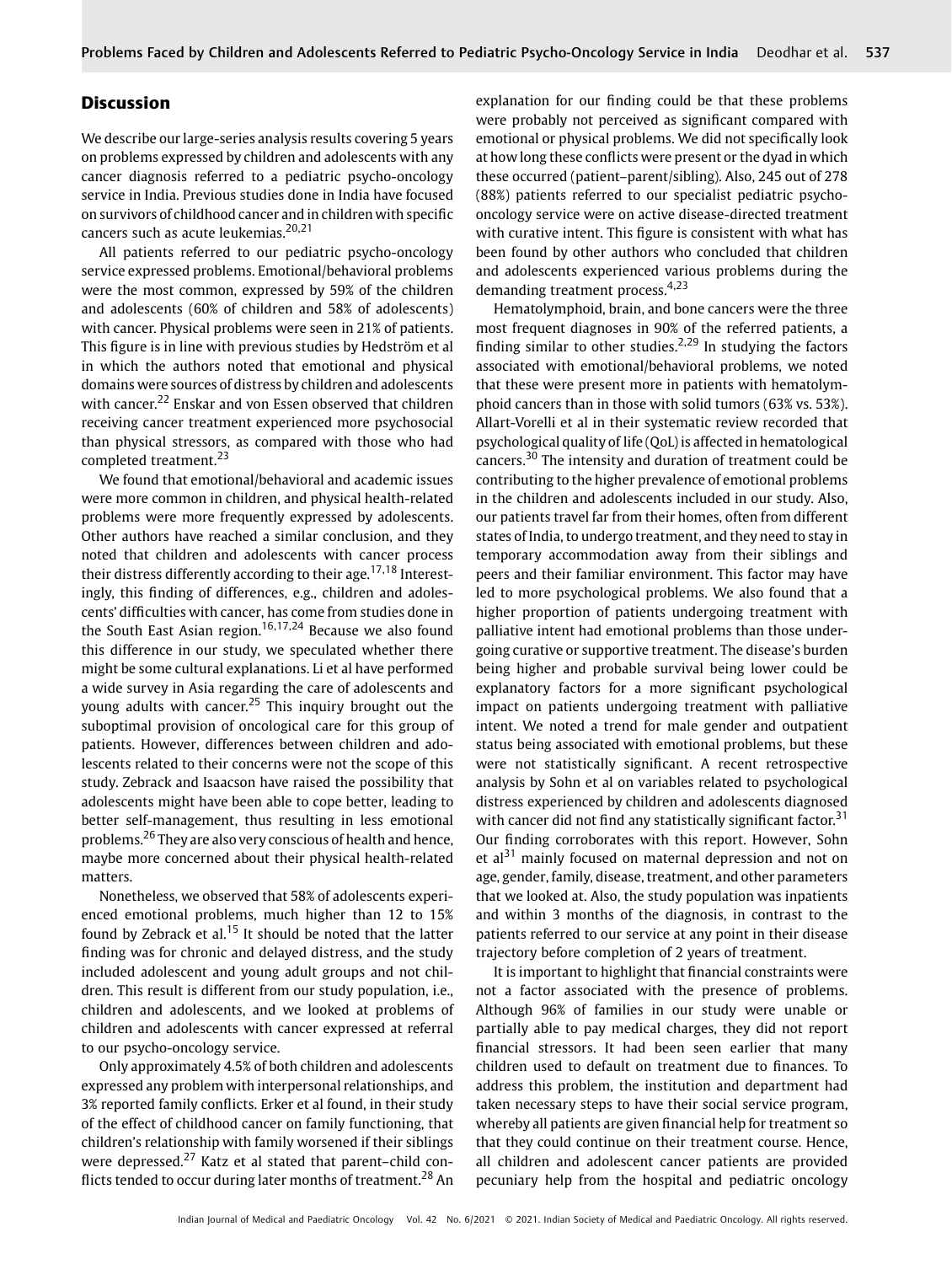social services unit.<sup>32</sup> Family structure and conflict were not associated with emotional problems. Maybe, these issues were not expressed, even though present.

These results provide evidence that emotional/behavioral difficulties and physical distress are most common in the referred children and adolescents with cancer in India, in keeping with previous studies in other countries.<sup>4</sup>

There are certain limitations to our study. It was a retrospective analysis done on a referral-based clinical practice. However, the period for the study was 5 years, covering a large number of patients. It helped to identify trends in the referral patterns seen. All patients referred to us had expressed some problem. The referral bias is understandable; because ours is a specialized psycho-oncology service at levels 3 and 4 equivalence as per the National Institute of Clinical Excellence (NICE) guidelines, (National Institute for Clinical Excellence, 2004) Guidance on Cancer Services: Improving Supportive and Palliative Care for Adults with Cancer (Cancer service guideline CSG4), only the patients with significant problems who could not be addressed at levels 1 and 2 would be referred to us.<sup>33</sup> The institution's pediatric oncology service has counselors and lay volunteers who could address certain problems faced by some of the patients and referred those with complex symptoms to us. Although this practice tied in well with the guidelines, demonstrating correct identification and appropriateness of referrals, it led to a decrease in the number of patients referred to our service ( $\sim$ 22% of all patients needing psychosocial support in the specified study period). This restriction could be addressed by integrating psycho-oncology in the pediatric oncology clinic itself. We did not address time since diagnosis at the time of patient referral to our service. Although some authors have addressed dispositional styles as more predictive of distress than diagnosis or treatment, we did not study this factor in our analysis.<sup>34,35</sup> Academic problems were as reported by child/parent and not according to formal neurocognitive testing. Formal psychiatric diagnoses were not a part of this study, as our aim was to understand the nature of problems in general faced by this patient group.<sup>15</sup> We did not use any rating scale but conducted clinical interviews for the assessments with an interdisciplinary approach, signifying a more comprehensive evaluation process. Our study was retrospective in design. Further research should focus on prospective studies in understanding the changes in needs and concerns in children and adolescents diagnosed with cancer along their treatment trajectory, as well as on clinical psychiatric disorders.

#### Conclusion

This is the first report of 5-year data on children and adolescents with cancer referred to a specialist pediatric psycho-oncology service in India. Our results indicate that children and adolescents with cancer have different emotional and physical health problems, academic performance, and relationship domains. Emotional/behavioral problems were the most common and seen in almost 60% of the

referred patients. Although these problems tended to be more in children than adolescents, males, and those attending outpatient clinics, these differences were not statistically significant. Our study contributes to the existing literature in understanding issues in children and adolescents referred to pediatric psycho-oncology services. It highlights the need for service enhancements in psycho-oncology using structured protocols for assessment and interventions should be formulated and audited for quality-of-care provision. Further research in prospective observational and outcome studies is needed to look at long-term outcomes and the effectiveness of interventions. National cancer care policies should incorporate psychosocial services for children and adolescents with cancer with the availability of appropriate interventions, especially in low-resource settings.

#### Authors' Contributions

The first and second authors contributed to the concept and design, conduct, data collection and analysis of the study, and manuscript preparation.

The third author contributed to the concept and design, and data collection of the study.

The paper has been read and approved by all the authors.

#### Presentation

This study has been presented as an oral presentation at the International Psycho-Oncology Society's Annual Congress in Hong Kong in 2018.

Funding None.

Conflict of Interest None declared.

#### Acknowledgments

We would like to thank the patients and the staff in the psycho-oncology department.

#### References

- 1 Ferlay J, Soerjomataram I, Ervik M, et al. GLOBOCAN 2012 v1.0, Cancer Incidence and Mortality Worldwide: IARC CancerBase. No. 11 [Internet]. Vol. 11, Lyon, France: International Agency for Research on Cancer; 2013
- 2 Arora RS, Alston RD, Eden TOB, et al. Cancer at ages 15-29 years: the contrasting incidence in India and England. Pediatr Blood Cancer 2012;58(01):55–60
- 3 Fochtman D. The concept of suffering in children and adolescents with cancer. J Pediatr Oncol Nurs 2006;23(02):92–102
- 4 Gerali M, Servitzoglou M, Paikopoulou D, Theodosopoulou H, Madianos M, Vasilatou-Kosmidis H. Psychological problems in children with cancer in the initial period of treatment. Cancer Nurs 2011;34(04):269–276
- 5 McCaffrey CN. Major stressors and their effects on the well-being of children with cancer. J Pediatr Nurs 2006;21(01):59–66
- 6 Mitchell W, Clarke S, Sloper P. Care and support needs of children and young people with cancer and their parents. Psychooncology 2006;15(09):805–816
- 7 Patenaude AF, Kupst MJ. Psychosocial functioning in pediatric cancer. J Pediatr Psychol 2005;30(01):9–27